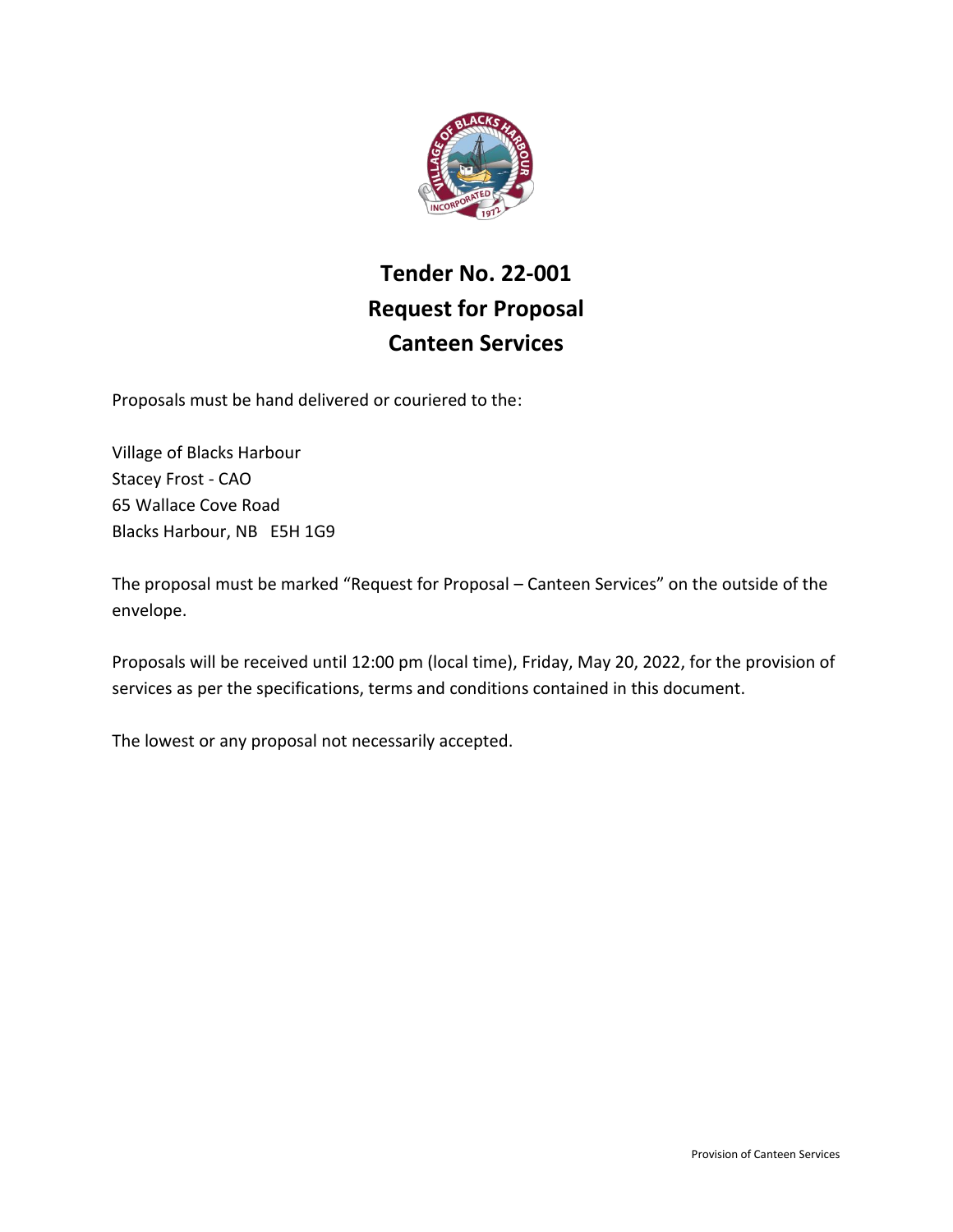

# **Tender No. 22-001 Request for Proposal Canteen Services**

# **Introduction**

The Village of Blacks Harbour is seeking proposals for the provision of Canteen Services at the Patrick Connors Recreational Complex located at 6 Arena Street, Blacks Harbour, NB.

# **Scope of Work**

Vendors should have the resources, training and above all the ability to provide superior canteen services at the facility. (Utilities – heat, water, electrical, lights, and restrooms are provided on site. Garbage receptacles are located on site, but the vendor will be responsible for the removal from the canteen to the dumpster. Propane and any additional utilities ARE NOT PROVIDED.)

# **Basic Proposal Requirements**

Vendors are to provide complete proposals detailing the services they would provide at this location. Information included in the proposal should include but not be limited to the following:

Canteen Operating Plan

To include hours of operation, menu, any proposed novelty items and/or merchandise to be offered for sale, promotional/advertising strategy (signage), equipment to be used, staff sanitary policy/procedures, any additional equipment/fixtures to be provided to enhance the existing canteen, etc.

In addition, if the vendor plans to utilize any sub-contractors to deliver canteen services, that must be disclosed within the Canteen Operating Plan. Vendors will be held responsible for the performance of any sub-contractor utilized by them in the performance of these services.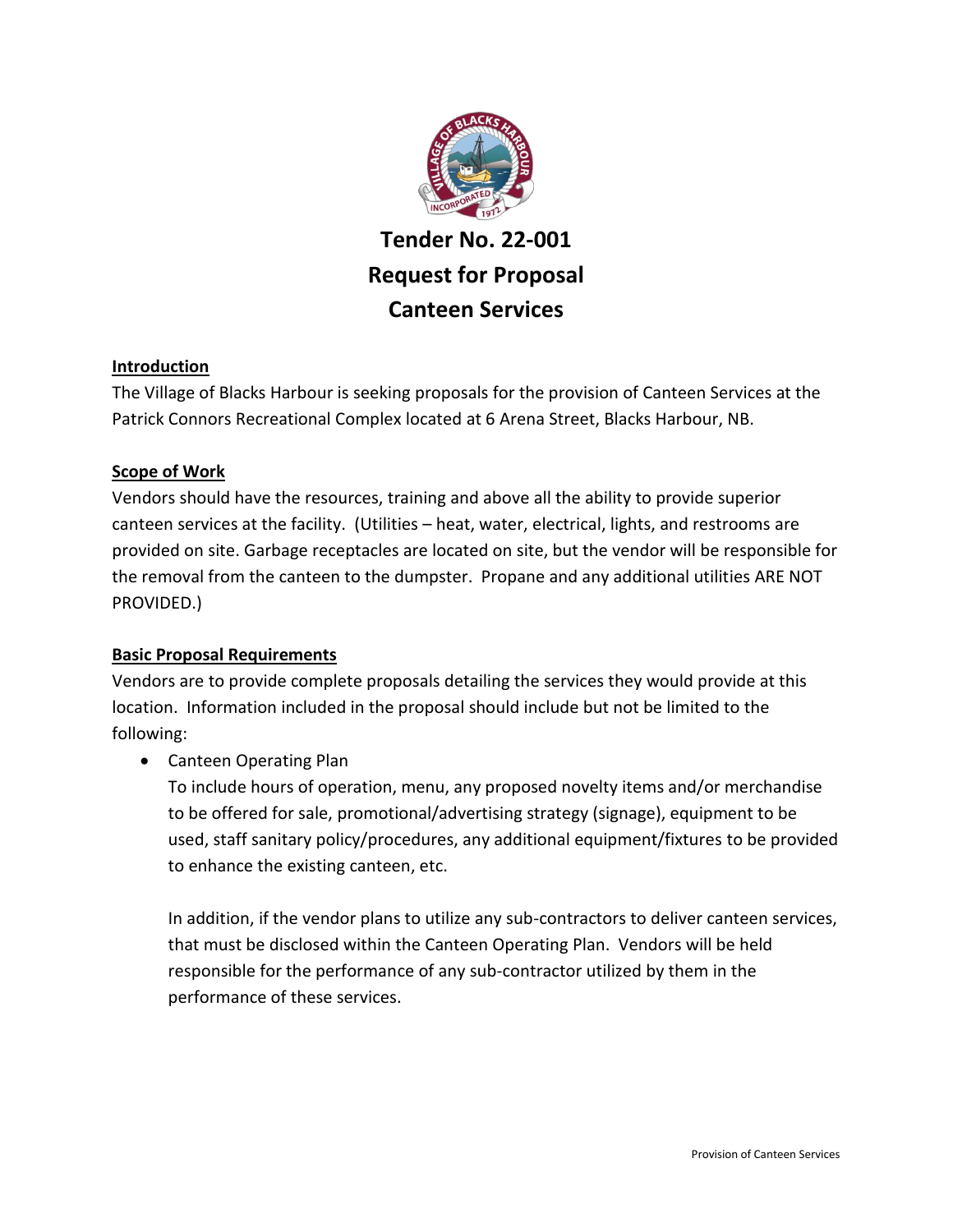• Financial Incentive Proposal

Vendors are to detail how the municipality will be compensated for granting exclusive rights to provide canteen services at the municipally owned recreational complex. To include the following:

- o Proposed payment terms (ex. Fixed rental payment.)
- o Frequency of payment (i.e. Weekly or monthly)
- o Site improvement contribution

Financial incentives shall be in Canadian Funds and be exclusive of HST.

Any non-profit groups bidding on this scope of work shall detail their intended use of all profits

## **Evaluation Criteria**

The following criteria and relative weighting will be used in evaluating proposals:

- Quality and Completeness (15%) Has the vendor addressed all of the needs as raised? Is the proposal presented in an organized and professional manner?
- Canteen Operating Plan (40%) Has the vendor provided a complete, concise and detailed operating plan, appropriate for the scope of work of this service?
- Proponent's Experience (25%) Has the vendor demonstrated a level of expertise in keeping with the requirements of this service?
- Financial Incentive Proposal (20%) Financial incentives will be a factor; however not the only factor and not the determining factor, in the evaluation of the proposal.

#### **Vendor Interview and/or Presentation**

In addition to the submitted proposal, the Village of Blacks Harbour reserves the right to invite one or more vendors for interviews and/or presentations to further clarify their proposal should it be deemed necessary.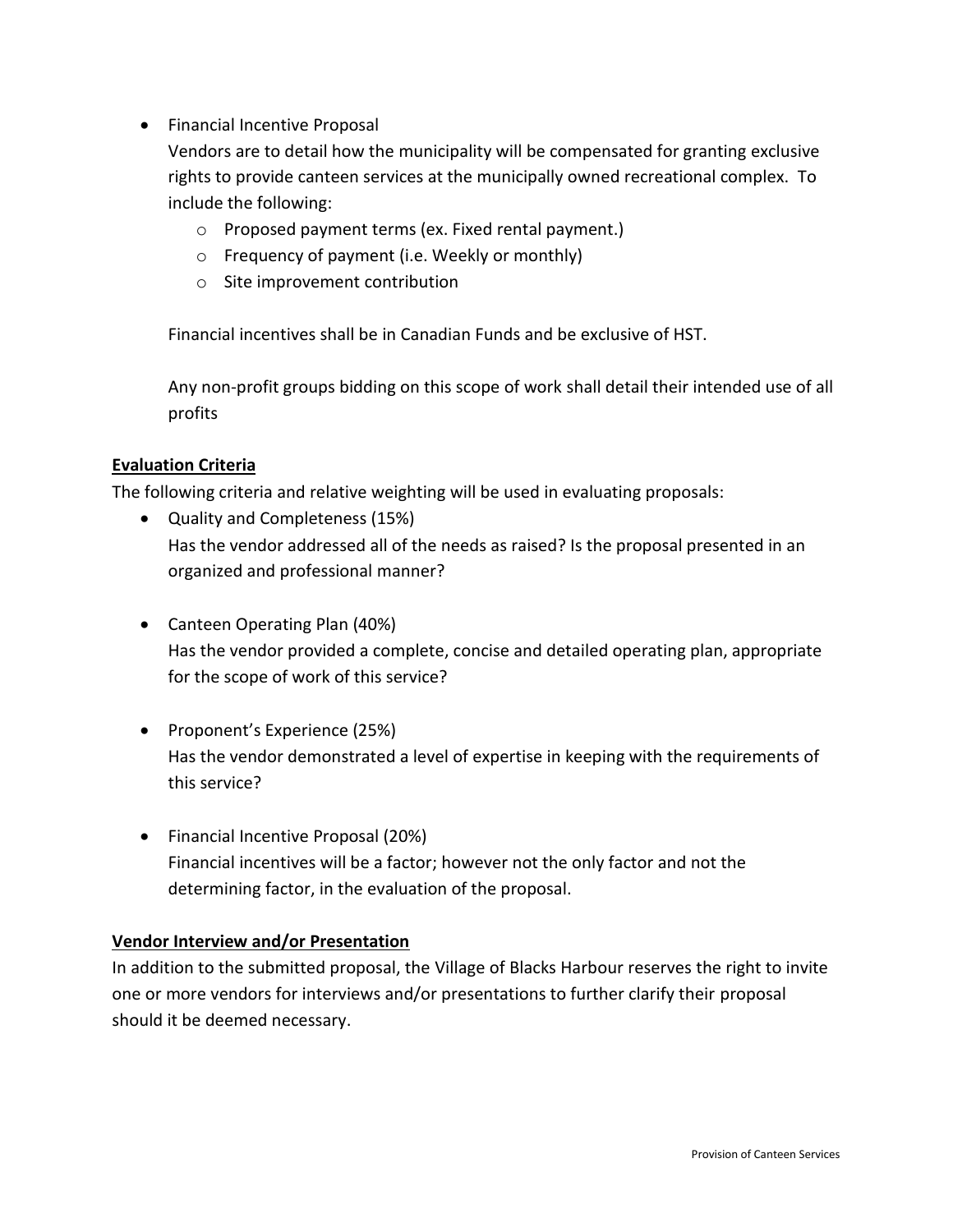## **Submission of Proposal**

Proponents shall submit their proposal no later than 12:00pm, local time, Friday, May 20th, 2022, clearly indicating the Proponent's name, address, and marked as follows:

Tender 22-001 – Canteen Services

Village of Blacks Harbour Attention: Stacey Frost - CAO 65 Wallace Cove Road Blacks Harbour, NB E5H 1G9

All submissions must be:

- Signed by the bidder or their authorized representative.
- Be legible so that there can be no doubt as to the words or the figures.

Submission of a proposal implies acceptance of the terms and conditions outlined in this document.

Please note:

Late proposals, or proposals submitted by facsimile will be rejected.

The municipality assumes no responsibility for improperly addressed or delivered proposals.

All proposals submitted become property of the Village of Blacks Harbour.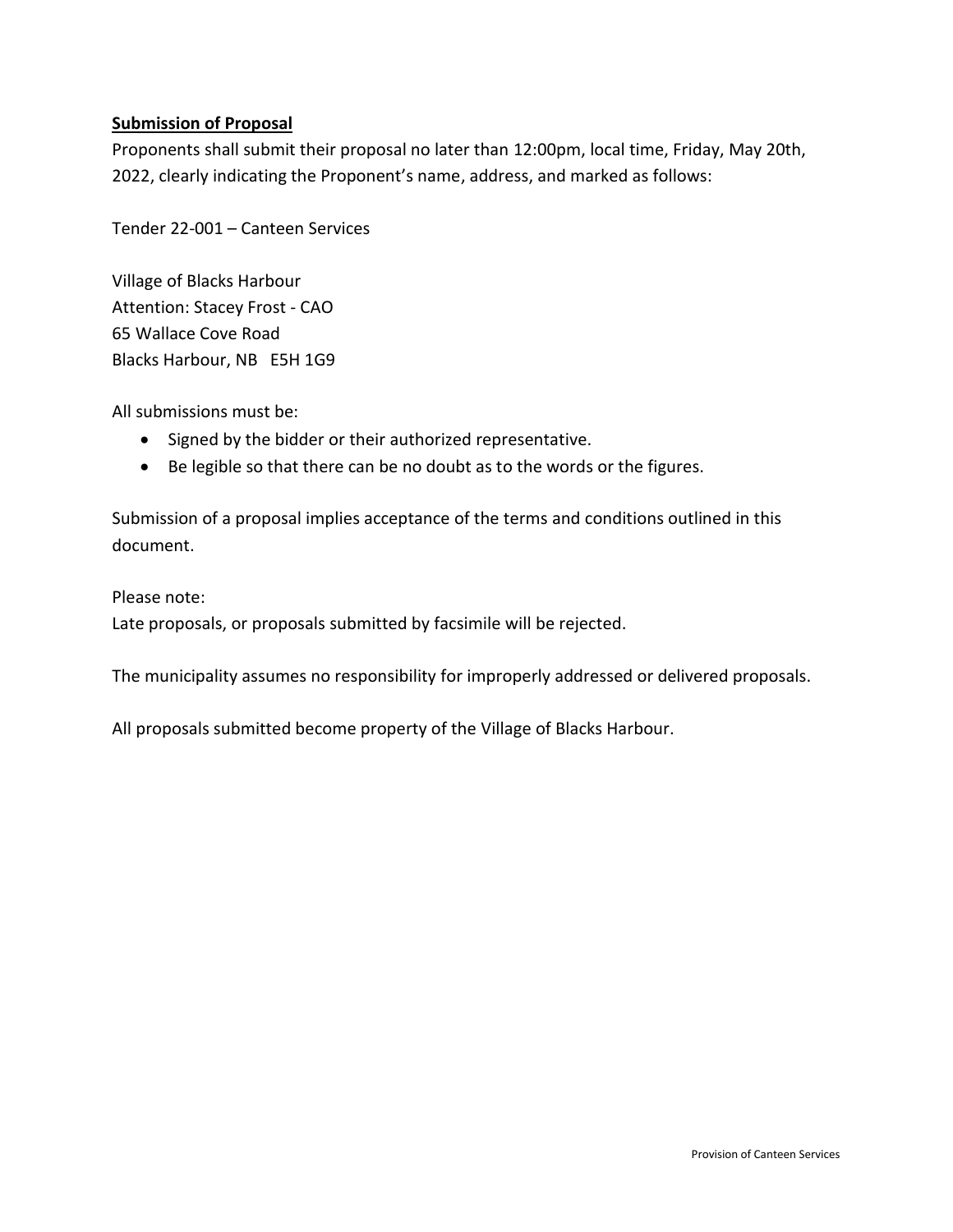

# **Tender No. 17-002 Request for Proposal Canteen Services**

## **Standard Terms and Conditions**

#### **General**

The Village of Blacks Harbour does not, by virtue of this tender call, commit to the award of this bid and not does commit to accepting the most financially beneficial or any proposal submitted, but reserves the right to award this proposal in any manner deemed to be in the best interest of the municipality.

The respondents shall bear all costs associated with the preparation and submission of the request for proposal and the Village of Blacks Harbour will not be responsible or liable for any related costs regardless of the conduct or outcome of this process.

#### **Tender Opening**

Immediately following the closing time, proposal packages there will be a public opening in Council Chambers. Only the names and addresses of the proponents will be made public at this time. No other information about the proposal will be disclosed until and only if the bid has been awarded. Proposals will then be forwarded to an evaluation committee for review and recommendation.

#### **Inquiries**

All inquiries regarding this request for proposal shall be submitted in writing to:

Village of Blacks Harbour 65 Wallace Cove Road Blacks Harbour, NB E5H 1G9

Inquires must be submitted before 3:00 pm, local time, on Monday, September 11, 2017. Inquiries received after this time will not receive a response. Telephone calls will not be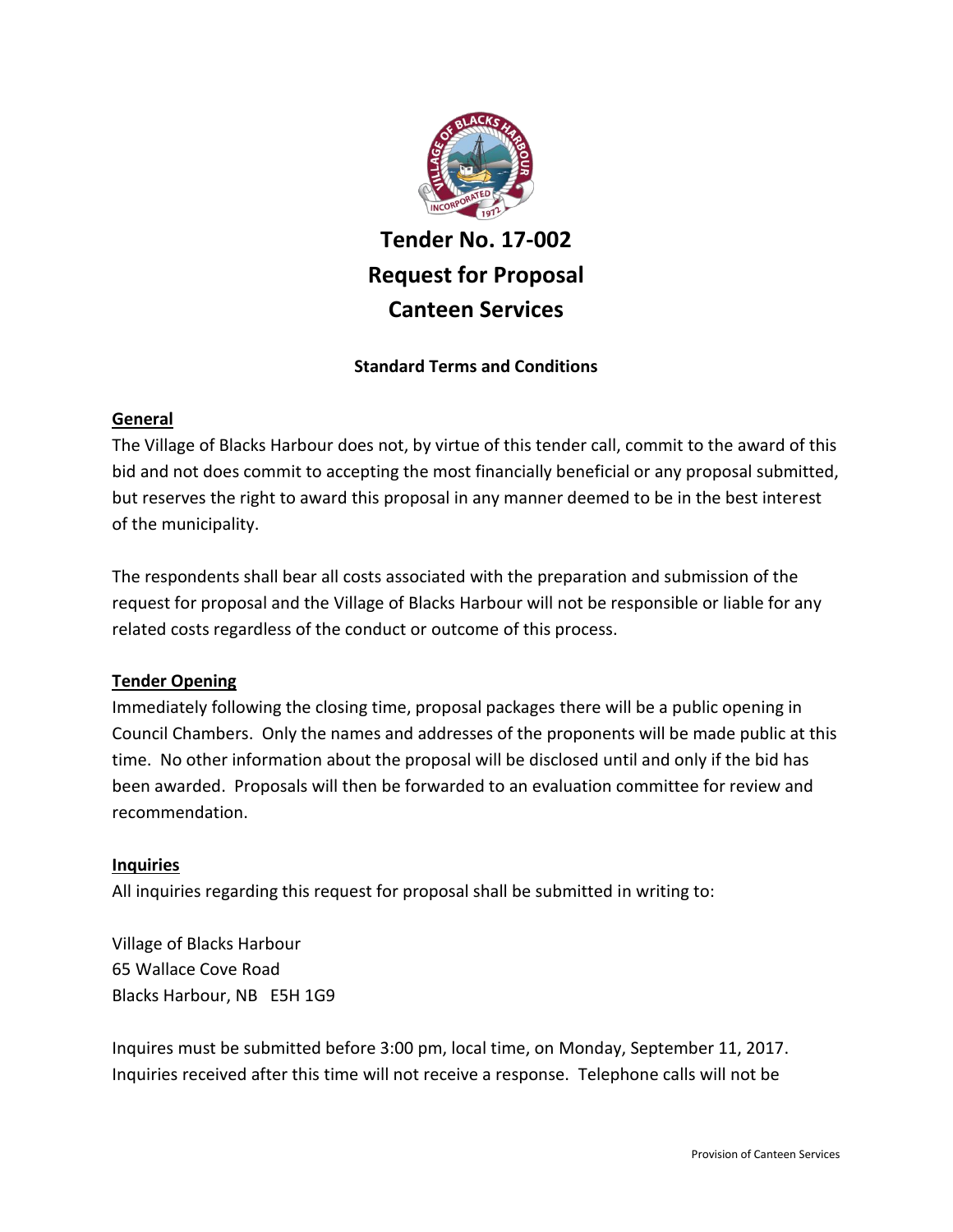accepted. If a respondent deviates from any of these restrictions, they will be subject to immediate disqualification from this request for proposal.

### **Interpretations, Errors & Omissions**

Any bidder who is in doubt as to the true meaning or intent of any items in the contract documents, or who discovers any discrepancies, errors or omissions in the contract documents shall notify the Village of Blacks Harbour in writing and shall request clarifications or corrections thereof.

## **Site Conditions & Equipment**

Please note the Village of Blacks Harbour will be providing a space for utilization, but the municipality will not be providing equipment for use at this site. Any equipment to be used on site must be provided and maintained by the occupant following the award of this contract.

#### **Insurance**

The successful vendor shall provide evidence of the following insurance coverage:

General Liability with a minimum limit of \$2,000,000.00.

The policy shall include:

- $\circ$  Operators of the contractor in connection with this tender submission
- o Products and complete operations coverage
- o Contractor liability with respect to this RFP
- o The Village of Blacks Harbour added as an additional insured
- $\circ$  The insurers will give 30 days' notice of cancellation of this policy to the Village of Blacks Harbour

# **Food Premise License**

The successful vendor shall be required to obtain the proper Food Premise License from the New Brunswick Public Health Department, post the certificate on premises and provide a copy to the Village of Blacks Harbour. A food premise license must be in effect during the agreement between the municipality and the successful vendor.

#### **Explanation to Bidders**

No verbal agreement or conversation with any officer, agent, elected official or employee of the Village of Blacks Harbour either before or after the execution of the contract shall effect or modify any of the terms or obligations contained in any of the documents comprising said contract.